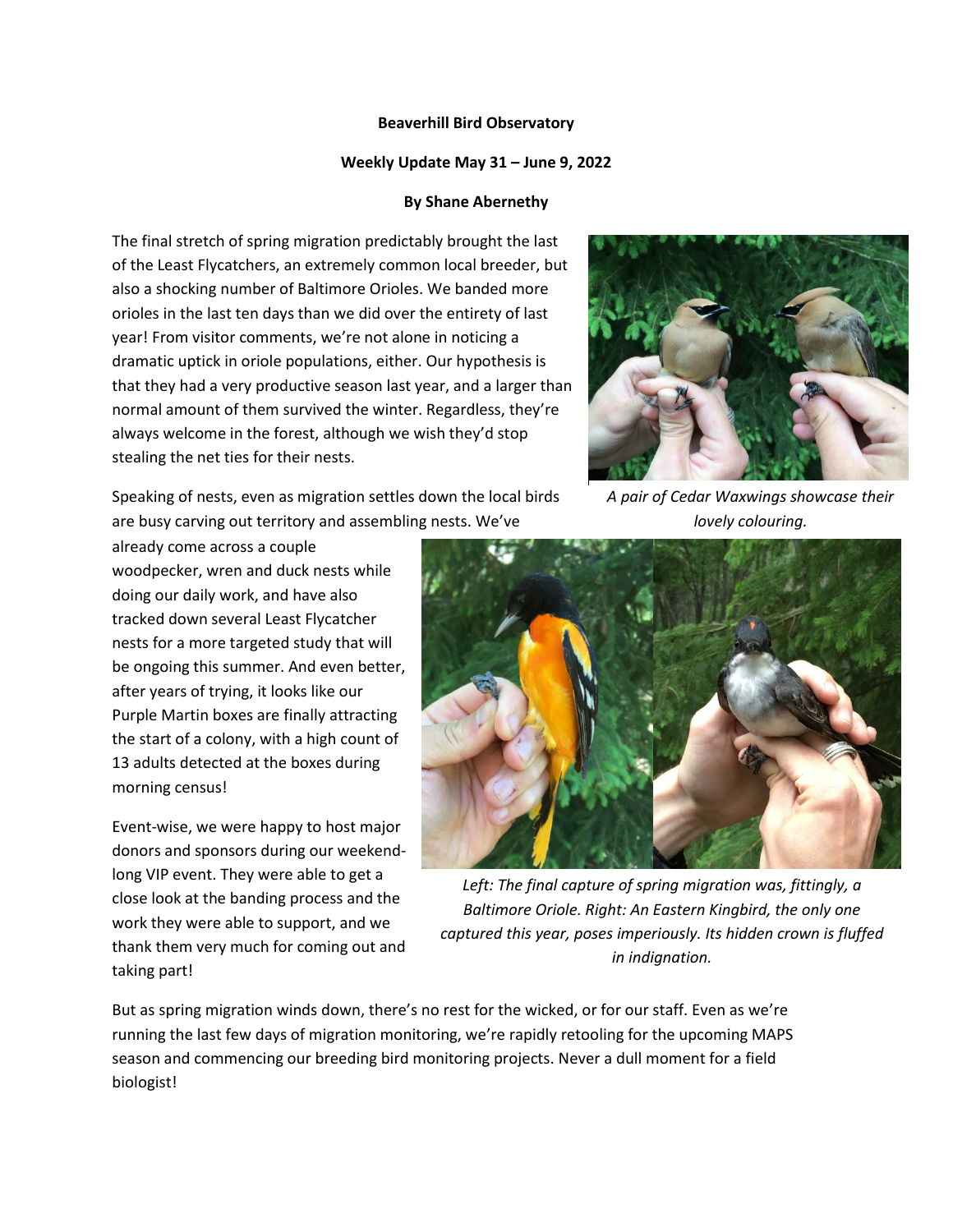| <b>Species</b>              | <b>Banded</b>    | Repeat <sup>1</sup> | Return <sup>2</sup> | Foreign $3$ | Other $\overline{f}$ | <b>Total</b>     |
|-----------------------------|------------------|---------------------|---------------------|-------------|----------------------|------------------|
| Least Flycatcher            | 10               | 6                   |                     |             | $\boldsymbol{4}$     | 20               |
| Traill's Flycatcher         | $\boldsymbol{2}$ |                     |                     |             |                      | $\boldsymbol{2}$ |
| Alder Flycatcher            | 1                |                     |                     |             |                      | 1                |
| Swainson's Thrush           | 7                | 1                   |                     |             |                      | 8                |
| Gray-Cheeked Thrush         | 1                |                     |                     |             |                      | 1                |
| American Robin              | 5                |                     |                     |             |                      | 5                |
| <b>Yellow Warbler</b>       | 3                | 6                   |                     |             | 1                    | 10               |
| <b>Baltimore Oriole</b>     | 11               | 24                  |                     |             |                      | 35               |
| Red-Winged Blackbird        | 1                |                     |                     |             |                      | 1                |
| <b>Brown-Headed Cowbird</b> |                  | 3                   |                     |             | $\mathbf{2}$         | 5                |
| Clay-Colored Sparrow        | 1                | 3                   |                     |             |                      | 4                |
| White-Throated Sparrow      | 1                |                     |                     |             |                      | 1                |
| Song Sparrow                |                  | 1                   |                     |             |                      | 1                |
| American Goldfinch          | 1                |                     |                     |             |                      | 1                |
| House Wren                  | $\overline{2}$   | $\overline{2}$      |                     |             |                      | 4                |
| <b>TOTALS</b>               | 46               | 46                  |                     |             | 7                    | 99               |

Table 1. Standard Migration Monitoring Banding Totals

718 net-hours

1 Banded recently (within 90 days) at the BBO

13.8 captures/100 net-hours

2 Banded at the BBO >90 days prior to recapture (e.g. in a previous year).

3 Banded at a location other than the BBO

4 Caught in a mist-net but not banded (e.g. escaped net).

| <b>Species</b>              | <b>Banded</b> | $\text{Repeat}^1$ | Return <sup>2</sup> | Foreign $3$ | Other <sup>4</sup> | <b>Total</b>   |
|-----------------------------|---------------|-------------------|---------------------|-------------|--------------------|----------------|
| Least Flycatcher            | 12            | 4                 |                     |             |                    | 18             |
| Traill's Flycatcher         | 13            | 1                 | 1                   |             |                    | 15             |
| Alder Flycatcher            |               |                   |                     |             |                    | 1              |
| Eastern Kingbird            |               |                   |                     |             |                    | 1              |
| <b>Yellow Warbler</b>       | 13            | 14                | 1                   |             | 1                  | 29             |
| <b>Blackpoll Warbler</b>    |               |                   |                     |             |                    | 1              |
| Common Yellowthroat         | 5             |                   | 1                   |             |                    | 6              |
| Myrtle Warbler              |               |                   |                     |             |                    | 1              |
| Clay-Colored Sparrow        | 30            | 17                |                     |             | 1                  | 48             |
| Song Sparrow                |               |                   |                     |             |                    | 1              |
| Lincoln's Sparrow           |               |                   |                     |             |                    | 1              |
| <b>Baltimore Oriole</b>     | 20            | 27                |                     |             | 1                  | 48             |
| Red-Winged Blackbird        |               |                   |                     |             | 1                  | $\overline{2}$ |
| <b>Brown-Headed Cowbird</b> |               |                   |                     |             |                    | $\mathbf{1}$   |
| Swainson's Thrush           | 2             |                   |                     |             |                    | $\overline{2}$ |

Table 2. Experimental Migration Monitoring Banding Totals